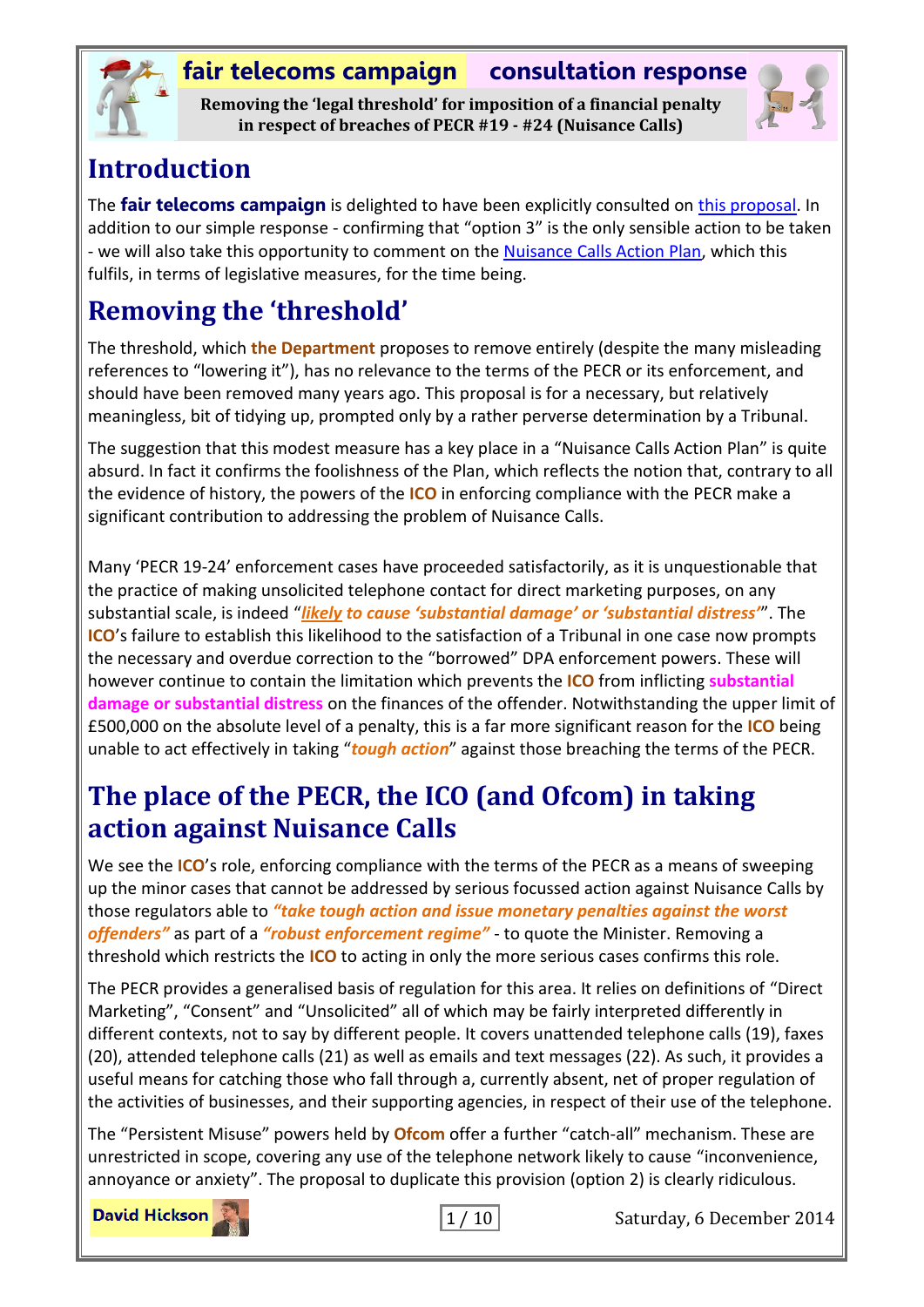

**Removing the 'legal threshold' for imposition of a financial penalty in respect of breaches of PECR #19 - #24 (Nuisance Calls)**



# **Nuisance Calls Action Plan**

This consultation is in respect of the key activity undertaken under the terms of the [Nuisance Calls](https://www.gov.uk/government/uploads/system/uploads/attachment_data/file/299140/Action_Plan.pdf)  [Action Plan.](https://www.gov.uk/government/uploads/system/uploads/attachment_data/file/299140/Action_Plan.pdf) The action already taken to permit **Ofcom**'s information gathering powers to enable enforcement of regulations covering action on Nuisance Calls may be need to be extended, as explained below.

The comments which follow accompany the [oral,](http://www.publications.parliament.uk/pa/cm201314/cmselect/cmcumeds/636/130903.htm) [written,](http://www.publications.parliament.uk/pa/cm201314/cmselect/cmcumeds/636/636we03.htm) [supplementary written](http://www.publications.parliament.uk/pa/cm201314/cmselect/cmcumeds/636/636we04.htm) and further [supplementary written](http://www.publications.parliament.uk/pa/cm201314/cmselect/cmcumeds/636/636we05.htm) evidence we presented to the Culture, Media and Sport Committee inquiry last year, covered by [its report.](http://www.publications.parliament.uk/pa/cm201314/cmselect/cmcumeds/636/63602.htm)

Also relevant is [the response we provided](http://stakeholders.ofcom.org.uk/binaries/consultations/review-persistent-misuse-powers/responses/fair_telecoms_campaign.pdf) to the recent [Ofcom consultation](http://stakeholders.ofcom.org.uk/consultations/review-persistent-misuse-powers/) on use of its persistent misuse powers.

Our comments are presented as follows:

| "Telemarketing needs to be banned, except where consent is granted" 2                 |  |
|---------------------------------------------------------------------------------------|--|
|                                                                                       |  |
|                                                                                       |  |
|                                                                                       |  |
| Only answering, or refusing, calls from known numbers is an effective way of avoiding |  |
|                                                                                       |  |
|                                                                                       |  |
|                                                                                       |  |
|                                                                                       |  |
|                                                                                       |  |
|                                                                                       |  |
|                                                                                       |  |

# <span id="page-1-0"></span>**Myth-busting**

Discussion around the issue of Nuisance Calls is littered with some very silly assumptions and myths. We seek here to address some of them.

#### <span id="page-1-1"></span>**"Telemarketing needs to be banned, except where consent is granted"**

As indicated above, **unsolicited** telephone calls, faxes, emails and text messages are already banned - under the terms of the PECR. The only exemptions are cases where non-specific consent to direct marketing contact from unknown parties is granted either explicitly, or (in the case of attended telephone calls only) by a failure to add the number called to the TPS register.

Nuisance calls that involve some form of deceit, scam or criminal activity are obviously illegal under the terms of other legislation.

**What is required is effective regulatory action to cause the illegal activity to cease. The problem is that the wrong regulatory bodies and structures are being used.**



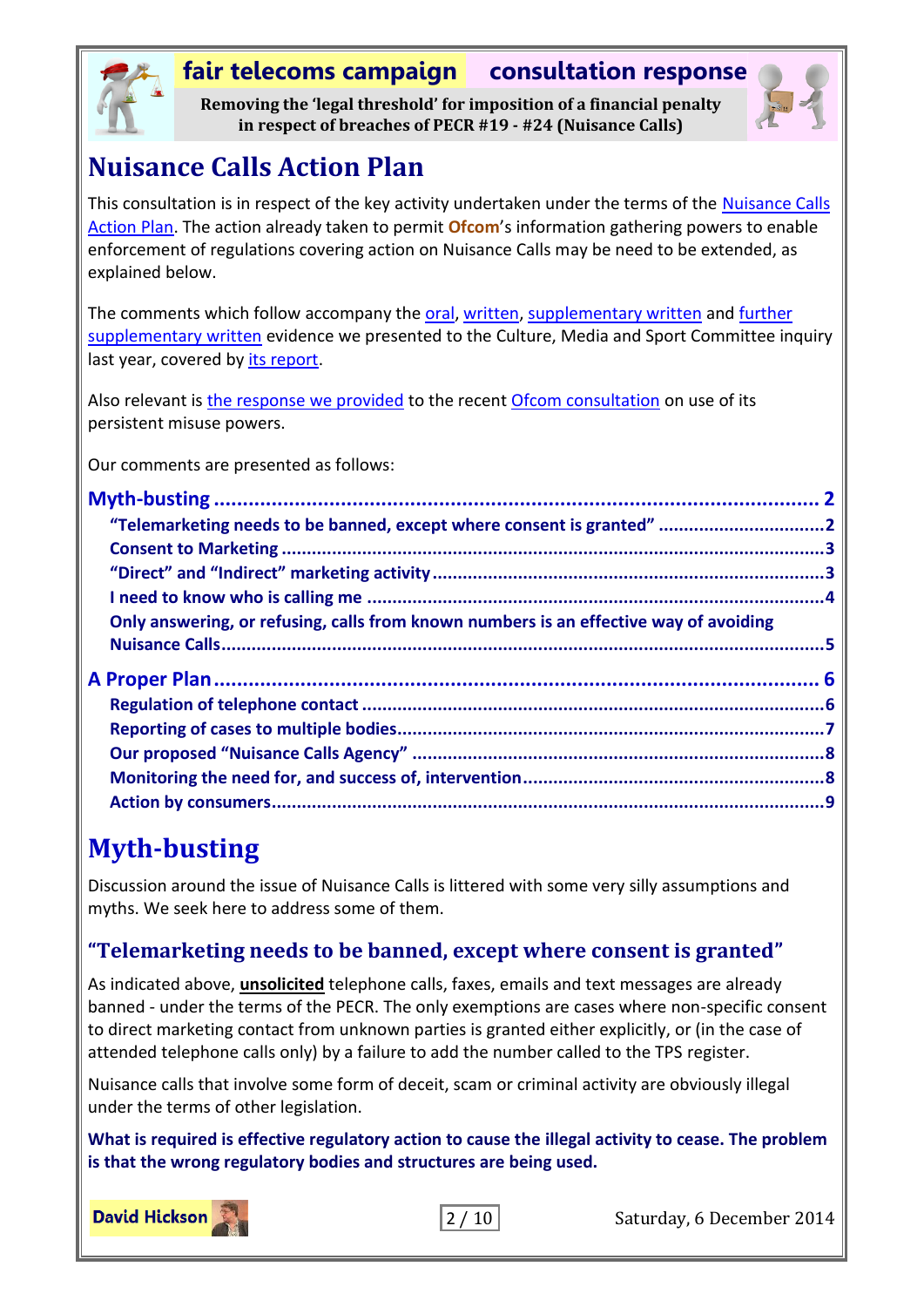

**Removing the 'legal threshold' for imposition of a financial penalty in respect of breaches of PECR #19 - #24 (Nuisance Calls)**



#### <span id="page-2-0"></span>**Consent to Marketing**

The relevant provisions of the PECR contain an odd combination of concepts - "Consent to unsolicited contact for direct marketing purposes". It is not easy to understand how the terms "*consent*" and "*unsolicited*" interact in simple terms.

If I invite my telephone service provider to advise me of new products and services that it may offer, then that is soliciting contact. If I wish to be advised of what alternative services may be available from other providers in the market, then there is no way that I can grant explicit consent to this without soliciting such contact from specific providers.

Under the terms of the PECR, the only way in which one may 'consent' to 'unsolicited' marketing is by ticking one of the boxes commonly seen on paper or on-line forms to allow the recipient to pass one's details to unknown other parties, or in the case of regulation 21 (attended telephone calls) by failing to record the telephone number on the TPS register.

The key purpose of marketing in a competitive economy is to make consumers aware of the range of alternatives available to them. By definition, this cannot rely on any concept of explicit consent to receipt of the information - because the whole point is that it is previously unknown.

A significant example is the broadening of provision of telephone services, where **Oftel** required **BT** to release its customer telephone numbers so that its competitors could use telemarketing as a means of offering their services. **BT** responded by seeking to get all of its customers registered with the Telephone Preference Service under the banner of "Privacy at Home"!

We await publication of the report of the **Which?**-led Task Force on Nuisance Calls (expected on Monday December 8). If, as demanded by many, this were to recommend that consent to direct marketing can only exist between a specific consumer and a specific business, then this would amount to a total ban on telemarketing - i.e. "unsolicited" direct marketing telephone contact.

As the relevant PECR provisions cover only "unsolicited" direct marketing contact, implementation of such a proposal would effectively render these provisions redundant.

**Our preferred approach is for the benefits of telemarketing to consumers and the economy to be determined and covered by appropriate regulations for each market**.

#### <span id="page-2-1"></span>**"Direct" and "Indirect" marketing activity**

One issue that commonly arises in discussion is that of "surveys".

The PECR does not cover genuine market research, which can include political opinion as well as views about particular products. Many direct marketing activities are however dressed-up as being research. Generalised marketing data is of great value to businesses and others and it is important that this can be obtained readily, from the widest possible cross-section of society.

Our view is that the distinction can be found in the purpose for which the information is being obtained - is it "direct", i.e. about the preferences of a particular individual for the purpose of promoting particular products or services to them or; indirect, i.e. about their views as a member of a section of the population. **Clarification of this distinction, in these terms, would be of great benefit.**



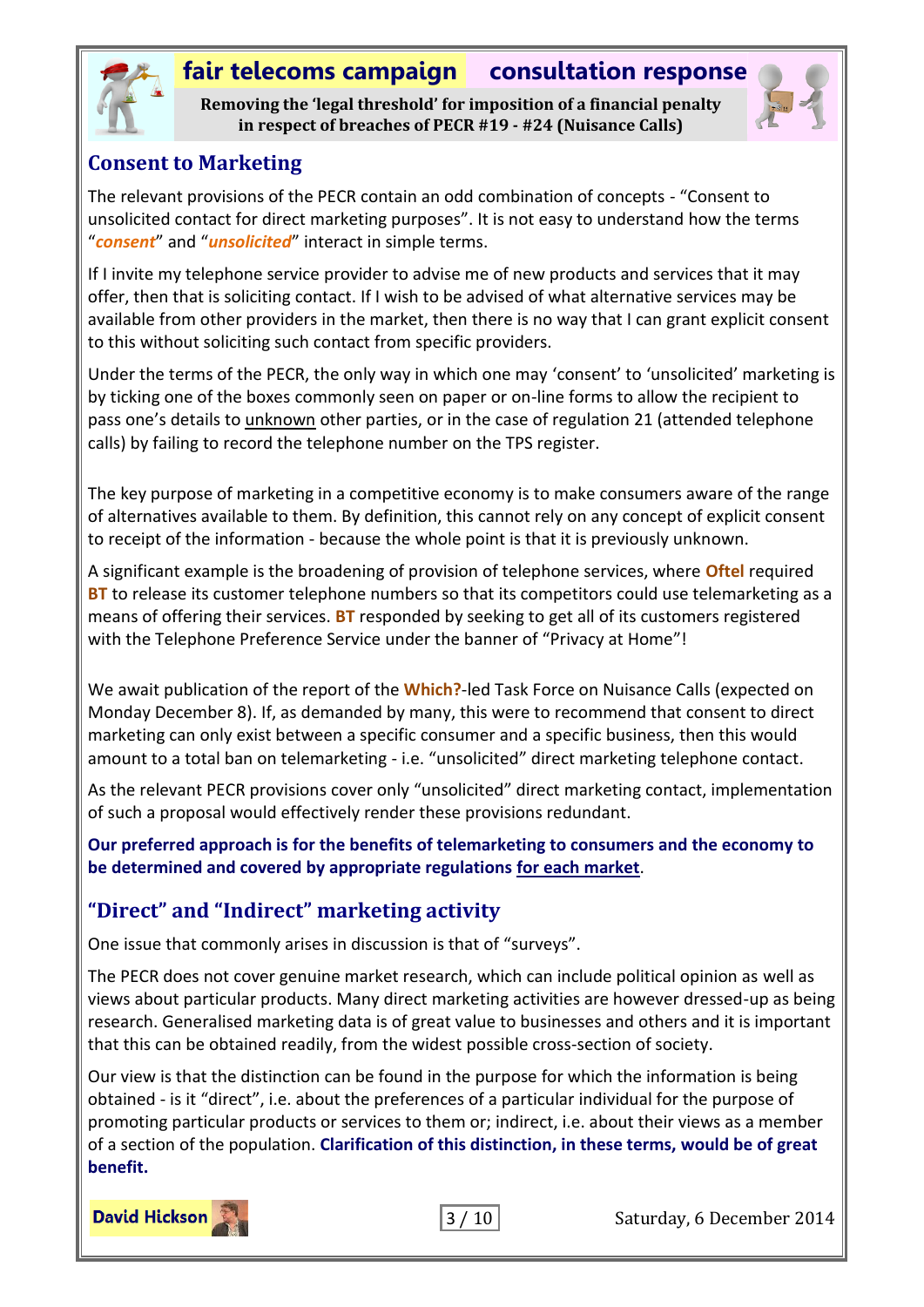

**Removing the 'legal threshold' for imposition of a financial penalty in respect of breaches of PECR #19 - #24 (Nuisance Calls)**



#### <span id="page-3-0"></span>**I need to know who is calling me**

In the context of a voice telephone call, the only way in which the identity of the caller may be firmly established is by voice - i.e. after the call has been answered. If necessary, as is commonly the case with that of the person answering the call, a simple announcement of the name may need to be confirmed by the sharing of certain information not known to any other person.

It is a common myth that CLI identifies the caller. This is untrue for two reasons.

#### Firstly, **it is only where the CLI provided is known to the person being called that it can be related to the identity of a caller. In terms of identifying the caller, an unknown number is no different to there being no number being provided at all**.

Secondly, invariably when a call is generated by a call centre, and potentially in other cases, the CLI presented bears no relation to the line from which the call was made. The CLI is whatever number the caller wishes the person called to see. Those likely to be thought to be making nuisance calls will commonly present a non-working number with a prefix likely to cause the call to be answered, indeed in some cases they present the number being called!

Insofar as CLI does identify the caller, it is a vital feature for allowing calls from recognised callers to be accepted without challenge. It can also be useful for recording a caller's number for the purposes of making a return call.

It is ridiculous to suggest that CLI can be used to identify those who wish to withhold or conceal their identity. Efforts to devise some mechanism to ensure that presentation CLI bears some relation to the identity of the person making the call have been underway for many years (in many countries) and have yielded nothing of value.

The government has recently come forward with a proposal for the selected withdrawal of the right to withhold CLI (see [Lords Hansard 26 Nov 2014 : Column 915\)](http://www.publications.parliament.uk/pa/ld201415/ldhansrd/text/141126-0001.htm#column_915). The suggestion that anything would be achieved by adding the provision of CLI to the requirement to have consent when making unsolicited direct marketing calls is absurd.

A regulation that requires those who breach it to identify themselves, so that they can be "prosecuted", may sound wonderful - but a moment's thought shows how ridiculous it is. *(The Minister was clearly not thinking straight, as she also implies that those making all "unsolicited direct marketing calls" were liable to "prosecution", rather than the absence of consent potentially leading to the imposition of a civil penalty.)*

Two analogies are commonly used when referring to the situation of withheld CLI.

- It is suggested that withholding CLI is like presenting oneself at someone's front door wearing a total face covering. Unfortunately, a voice telephone call only ever permits one to hear the voice of the person presenting a call. CLI is sadly not analogous to a 'spy-hole' which allows one to always see the face of the person at the door, before opening it.
- We suggest that requiring provision of CLI, for the purpose of tracing Nuisance Callers, is like requiring burglars to always leave behind a business card showing their photograph, permanent address and daytime telephone number, so that the Police may apprehend them more easily.

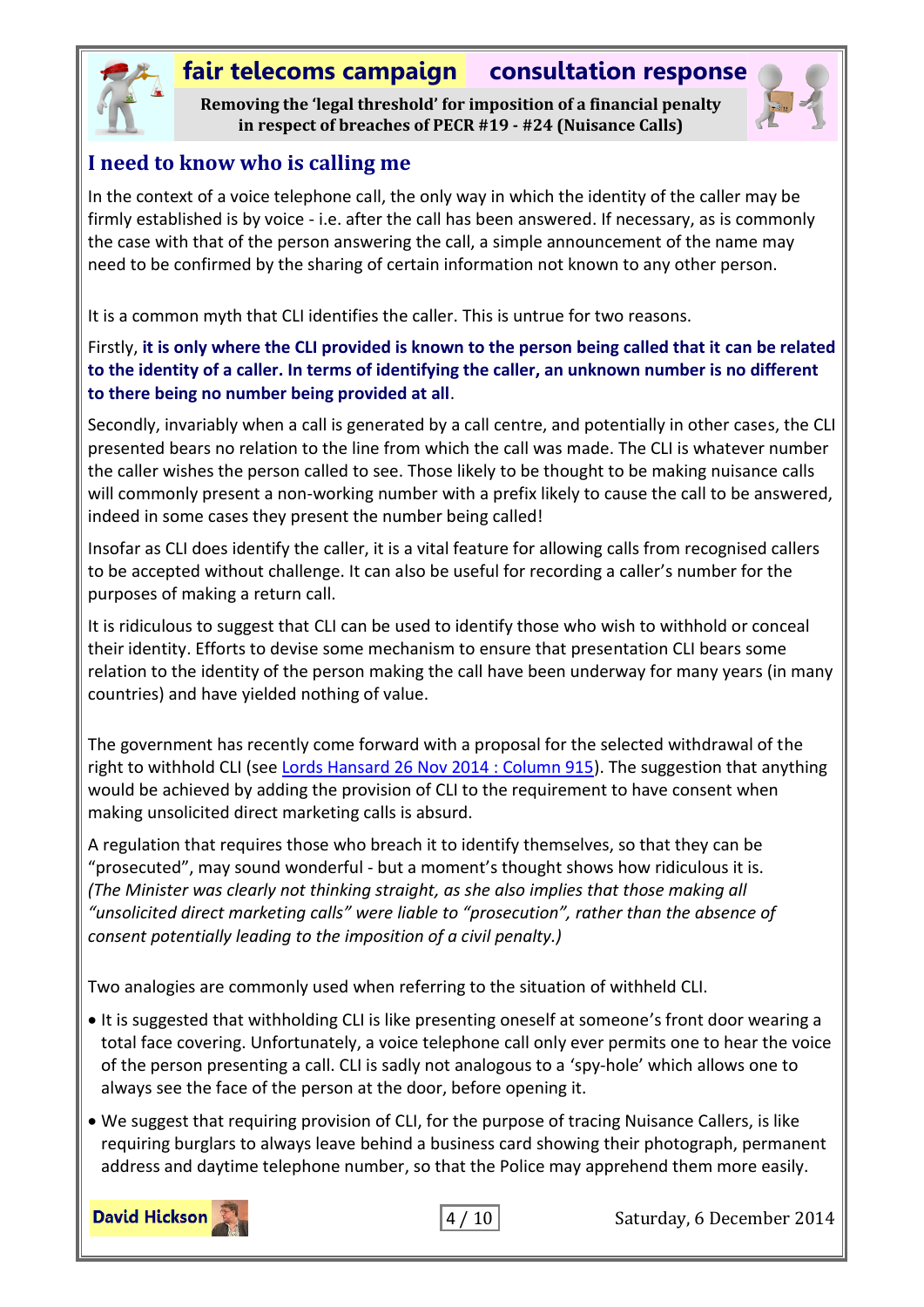

**Removing the 'legal threshold' for imposition of a financial penalty in respect of breaches of PECR #19 - #24 (Nuisance Calls)**



#### <span id="page-4-0"></span>**Only answering, or refusing, calls from known numbers is an effective way of avoiding Nuisance Calls**

The most effective way of avoiding Nuisance Calls is to never answer the telephone. Sadly one effect of the failure of the government and the regulators to address the problem is that many people are drawn to cut themselves from calls that they would have been pleased to receive.

**The telephone provides a most valuable, in some cases vital, means of allowing communication between people. Any remedy that limits this significantly must be regarded as ineffective.**

There may be some who are unable to fully engage in contact with the world and therefore need to restrict their use of the telephone to receive incoming calls to those on a small list of known numbers. For most of us however there needs to be a secondary mechanism that allows other calls to get through.

There may be circumstances in which it is appropriate to block calls from certain numbers, which may be recognised either by the (presented) CLI or the true calling line identity. One cannot however be certain that a particular person will always use the same CLI or call from the same line, so this can never be a guarantee of blocking calls from a person (individual or corporate).

Unless one can be sure that a "white list" covers every possibility of calls that one would wish to receive, one must accept that this approach, if followed exclusively, will cut one off from calls possibly very important calls - that one would have wished to receive.

If "blacklisting" became more common, so that it significantly limited the scope of the activities of those who are on certain blacklists, then they would surely take steps to ensure that their calls got through. The current blacklisting approaches most likely do little more than redirect the nuisance from those who benefit from them, to those who do not.

Without engaging in the nonsense that would be involved in seeking to compel provision of CLI in some cases, but not others, we believe that some progress could be made in this field, in response to public demand.

We propose that all those who are unable to provide a number, for a return call that specifically identifies the caller, should consider offering some form of generic CLI which offers a free-to-caller number that provides some (albeit limited) information about the identity of the caller. Whilst we do not believe that this will make a significant contribution to efforts to deal with actual Nuisance Calls, it may help remove some genuine calls from being mistakenly placed in this category.

We recognise that there are organisations which make telephone calls but are unwilling to identify themselves until the identity of the person answering the call has been verified, because to do so may compromise the privacy of the person being called (e.g. collections agencies and many personal support organisations, such as helplines). Some sensible protocol needs to be devised and applied to address the stand-off that can arise in this type of situation.

It may be that there needs to be a generic "personal call" presentation CLI number that could be used to cover such cases. This would obviously be of very limited value and would be open to misuse (in the same way that spoof CLI may be readily provided anyway), but it would address the apparently strong consumer desire to see 'something' on their caller display.

**David Hickson** 

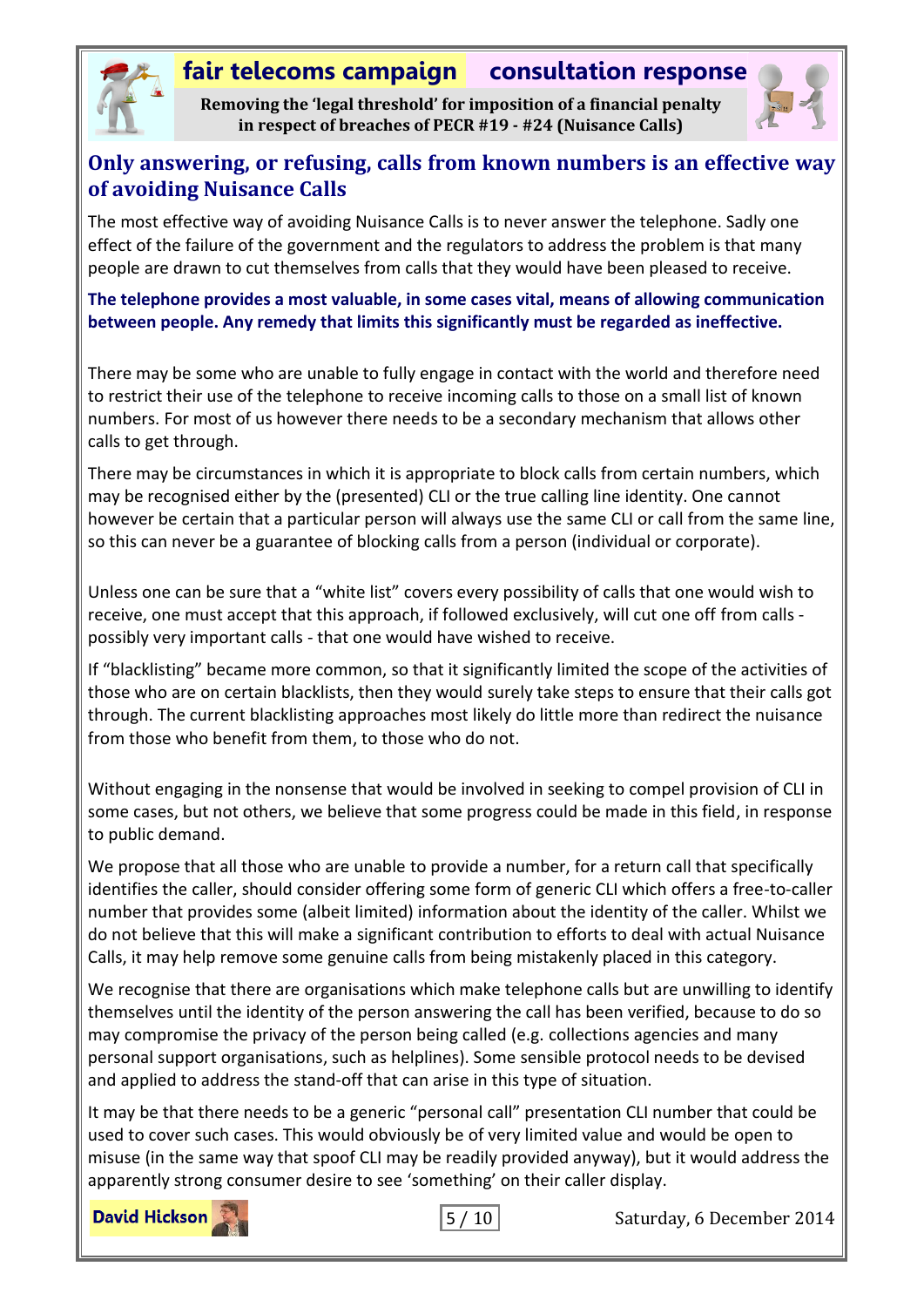

**Removing the 'legal threshold' for imposition of a financial penalty in respect of breaches of PECR #19 - #24 (Nuisance Calls)**



# <span id="page-5-0"></span>**A Proper Plan**

We believe that the issue of Nuisance Calls has to be addressed in two quite separate ways:

# **1. Regulating the way in which the telephone is used by those who may make Nuisance Calls.**

# **2. Enabling consumers to filter out Nuisance Calls, but without blocking wanted calls.**

**We see it as vital to understand that these are two quite separate issues**. Work on each may, indeed must, proceed in parallel. There may be some cross-over, but many are misled into thinking that this is a single issue. Progress with the first may diminish the need for the second, but there can be little hope of it ever being wholly removed.

A point that must be considered in both respects is that those who are set on continuing the activities that cause nuisance will react to whatever measures are taken. Most Nuisance Callers are already breaking the law, in some respect. Those who will not react positively to changes in regulation will simply seek to find another way of continuing their activities. For example, compelling provision of CLI will simply exacerbate the presentation of "spoof" CLI, which is already widely practiced in reaction to many people refusing to accept calls where CLI is withheld.

#### <span id="page-5-1"></span>**Regulation of telephone contact**

Regulation of the activities of businesses in the UK is properly carried out by bodies fully engaged with those whom they regulate, so they can ensure that regulation is refined and proportionate to the needs of providers and consumers in the relevant market. To quote section 1.3 from the [Regulators Code:](http://webarchive.nationalarchives.gov.uk/20121212135622/http:/www.bis.gov.uk/assets/brdo/docs/publications-2013/13-1016-regulators-code.pdf)

*"Regulators should ensure that their officers have the necessary knowledge and skills to support those they regulate, including having an understanding of those they regulate that enables them to choose proportionate and effective approaches."*

Noting other elements of the Code, it is quite clear that **neither the ICO, nor Ofcom (except in relation to the Communications sector), are well placed to discharge the duty of regulating how businesses engage with consumers and others, so as to avoid causing nuisance**. This applies to the formation of appropriate regulations, the securing of compliance and taking effective and robust action against those who fail to comply.

Direct marketing is but one of many aspects of activity that can give rise to Nuisance Calls, so it is imperative that the regulators covering those sectors in which they are known, or are likely, to occur address the full range of measures that are necessary and appropriate to address them.

Clear and specific standards for telephone contact with consumers, and those who are potential consumers, need to be established and made subject to a *"robust enforcement regime"* that properly reflects each specific environment.





 $\begin{array}{|c|c|c|}\n6 / 10 & \text{Saturday, 6 December 2014}\n\end{array}$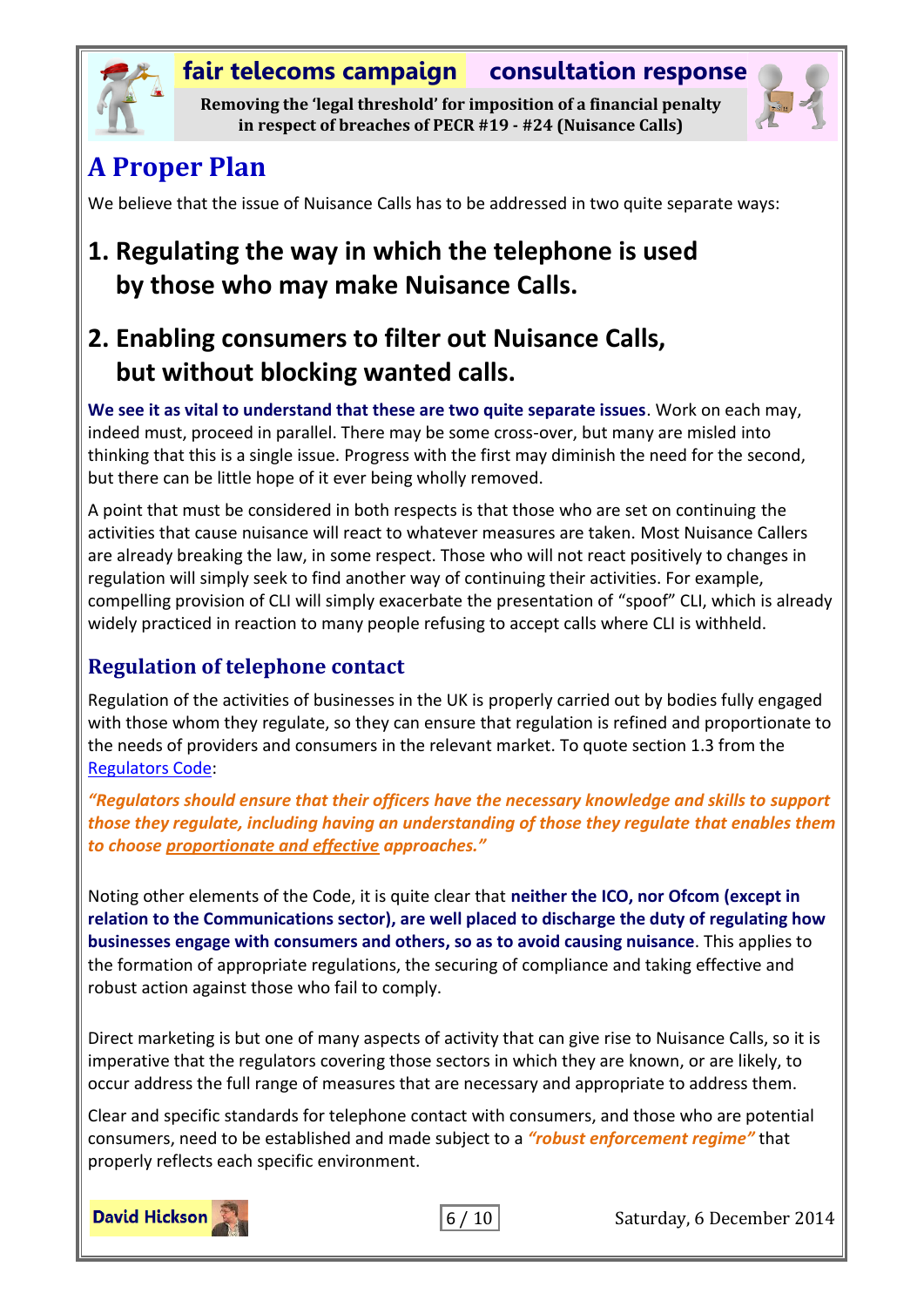

**Removing the 'legal threshold' for imposition of a financial penalty in respect of breaches of PECR #19 - #24 (Nuisance Calls)**



For example:

- There may be areas (e.g. some **financial services**) where marketing by telephone may be deemed to be wholly inappropriate, and must be prohibited under all circumstances.
- There may be some areas where it is deemed acceptable for a trader to approach existing customers by telephone with information about related products and services, or perhaps only about that which they have purchased. This applies to a number of sectors, e.g. the **energy** sector where companies commonly offer other services such as **telecoms**.
- Where sales lead gathering is commonly undertaken by agents through telemarketing, it may be appropriate to prohibit use of information gathered in this way - given that overseas agencies cannot be expected to comply with standards set in and for the UK. **Claims Management** and **Green Deal** arrangements are classic examples of this at present.

**Regulation of this type can only be applied and enforced by those who are closely engaged with those they regulate and understand the needs of the industry**. Example of statutory regulators may be seen from the **highlighting** above.

It is ridiculous to expect that further refinement of the PECR provisions, as enforced by the **ICO** across all sectors and covering only a very wide definition of "direct marketing", can be expected to be applied appropriately, achieve compliance and have the necessary strength of enforcement action without being too weak in some areas and too strong in others.

The terms of the PECR apply equally to unsolicited telephone calls from an MP to a constituent and an offshore branch of a company with a UK office offering a wholly unsuitable product or service to millions of potential customers. We strongly believe that regulation in this area requires a more refined approach and an ability to secure and enforce compliance, well beyond that which could ever be within the scope of the **ICO**.

#### <span id="page-6-0"></span>**Reporting of cases to multiple bodies**

Someone receiving a "Nuisance Call" has many ways of getting it dealt with, by contacting:

- Whoever answers the number given as CLI
- The 'organisation' named within the course of the call
- Their telephone service provider
- TPS Ltd.
- The ICO
- Ofcom
- Trading Standards / The OFT (via the **Citizens Advice** Consumer Service)
- The Police
- Which? or some other consumer organisation known to be active on this issue
- The relevant sectoral regulator (**Claims Management Regulator**, **FCA**, **OfGEM**, **Ofcom** etc.)

Depending on the case, any one of these could be the most effective, for the consumer.

Notwithstanding the possibility of being able to resolve an issue directly with the caller, we see this as a wholly unsatisfactory situation. We note that **Ofcom** offers a variety of guides to help victims through this maze. There are lengthy and complex, but even then do not adequately address the full list of possibilities.

**David Hickson** 

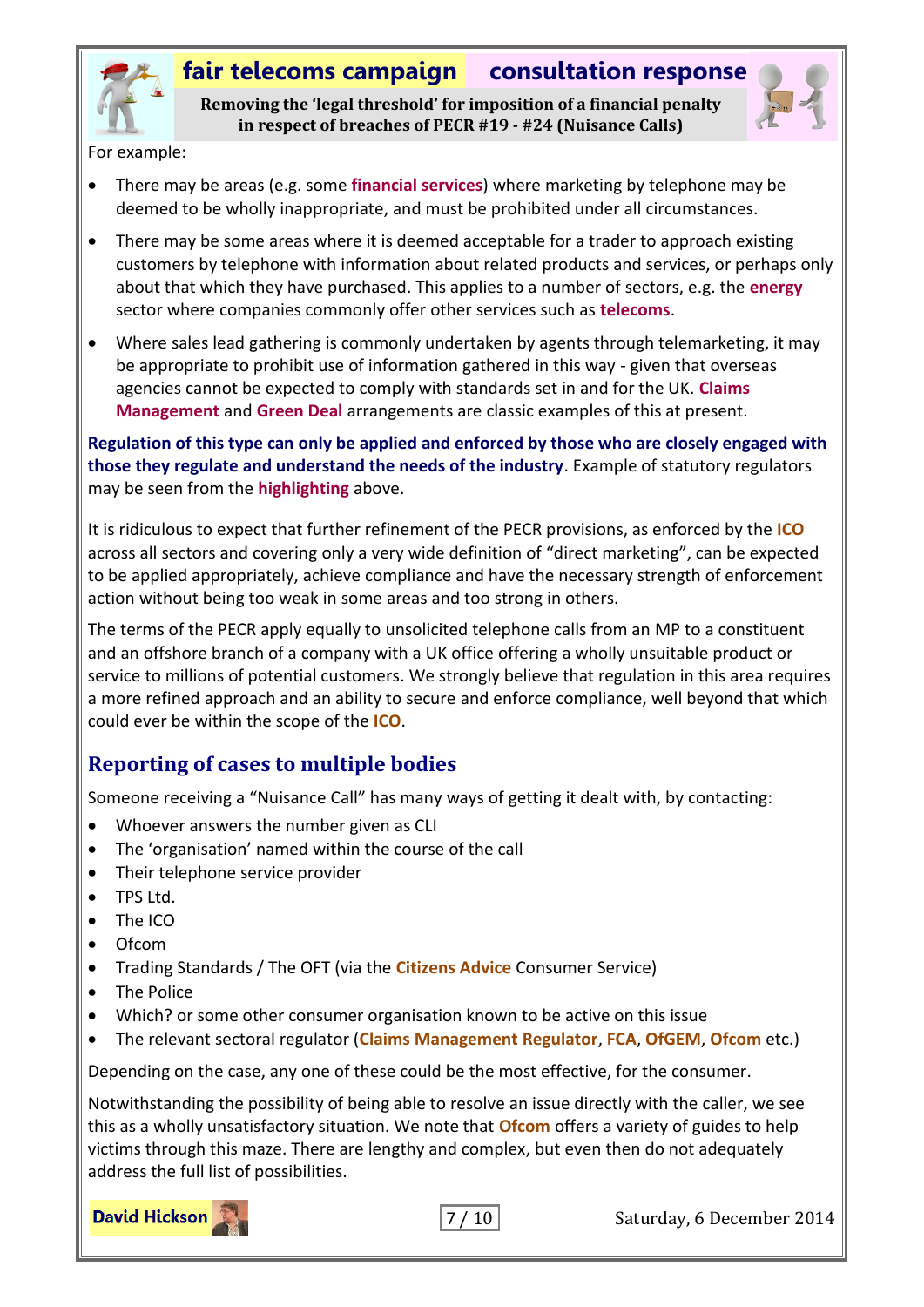

**Removing the 'legal threshold' for imposition of a financial penalty in respect of breaches of PECR #19 - #24 (Nuisance Calls)**



#### <span id="page-7-0"></span>**Our proposed "Nuisance Calls Agency"**

**We therefore (continue to) propose the establishment of what could be called a "Nuisance Calls Agency".** We continue to believe that this would be best placed within **Citizens Advice**, as the initial contact point could be closely aligned with its Consumer Service and the policy and action roles with its responsibilities as the statutory advocate for the consumer interest - the latter role inherited from Consumer Focus.

The Agency would serve as the initial central contact point for reports of Nuisance Calls consolidating existing resources spread across a number of public sector bodies, either in a real or "virtual" sense. Assessment of reports would however be undertaken on an "open" basis, considering the full breadth of possibilities about where action could best be taken. The Agency would be able to consolidate reports and present cases for action to the respective regulators, as most appropriate.

Sadly, when extending use of the identity of callers (obtained by **Ofcom**) to the **ICO**, the Department failed to consider the possibility that other regulators and agencies may be involved in dealing with Nuisance Calls. This omission will obviously need to be corrected.

Placing the Agency within a body already holding a relevant statutory role could enable the full specifics of this information to be shared with the agency itself. Alternatively, there is the possibility of by-passing use of the **Ofcom** powers by persuading Telcos to extend their interpretation of "appropriate bodies" in the relevant data protection legislation beyond **Ofcom**. (There are other ways in which this hurdle could be overcome.)

The Agency would also have a positive policy role in co-ordinating, possibly in conjunction with **DCMS**, the totality of the regime that was in place. All of this is fully within the scope of the statutory role which **Citizens Advice** is now starting to adopt, over a long period. This operation could be scaled up or down, depending on its effectiveness, but would be largely resourced by reassignment of existing report-handling personnel.

#### <span id="page-7-1"></span>**Monitoring the need for, and success of, intervention**

Given the current state of the situation and long proven failures of both the **ICO** and **Ofcom** to get across the issue of Nuisance Calls, there is no question that action as radical as this is required if there is to be any serious impact on the problem from where it stands at present.

There is a major difficulty with measuring the scale of the problem on the basis of the level of complaints, as there are a number of factors in play. People will tend to only take the time and trouble to complain about something if they see any prospect of their complaint leading to action. Complaint levels always peak after action is announced. Having complained once to no effect, it is unlikely that a further complaint will be submitted (perhaps each month, so as to fit the way that statistics are recorded) if the problem continues or even if it gets worse.

Looking at trends in monthly numbers of newly presented reports may be of some value, but it says little or nothing about the scale of the continuing problem. **Assessment of the true position, from a citizen/consumer perspective - rather than that of a regulator measuring its "performance" - would be an important function for this proposed Agency**.



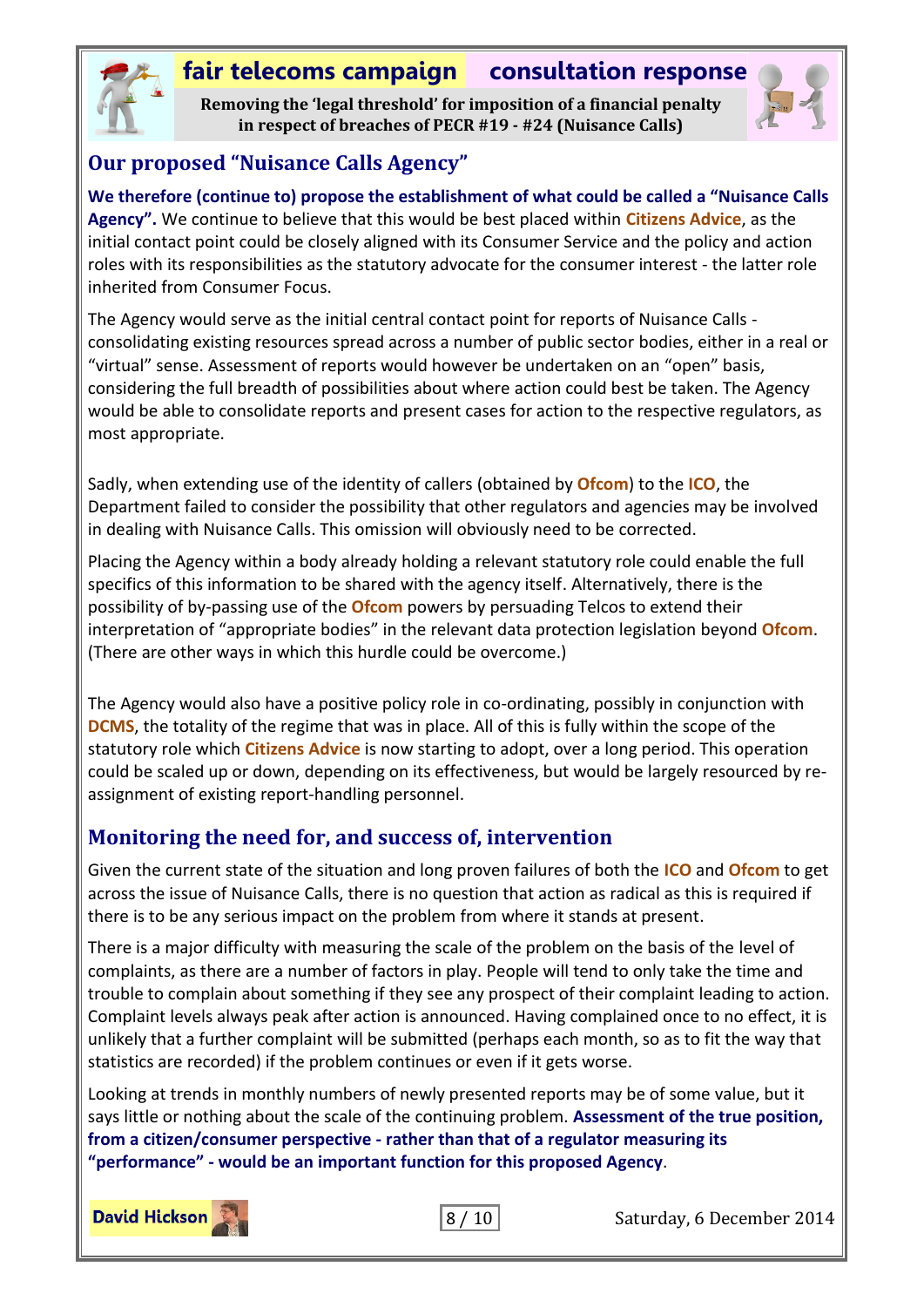

**Removing the 'legal threshold' for imposition of a financial penalty in respect of breaches of PECR #19 - #24 (Nuisance Calls)**



#### <span id="page-8-0"></span>**Action by consumers**

The worst effect of Nuisance Calls is that they destroy faith in the telephone system as a whole.

Many consumers have chosen to give up their landlines, divert all calls to an answering service or answer the phone with trepidation at certain times of day, if at all. Others have spent considerable sums of money on scam "nuisance call protection" products and services.

There are a variety of services on networks or using devices attached to, or built into, handsets which block certain calls altogether. These calls are classified either by the true calling number (e.g. BT "Choose to Refuse") or by lists or groups of presentation CLI (or the absence thereof).

Blocking particular numbers may be effective in a situation where an individual is being targeted by a person or organisation. It must however be noted that once a block has been recognised, the offender could fairly readily adapt their approach to evade the block.

Blocking groups of source numbers, and / or calls from withheld numbers may be effective in avoiding Nuisance Calls, but it carries the significant risk, in many cases, of blocking wanted calls. If a consumer understands this risk and is happy to take it, then one cannot deny them this option, however we see it as something that should never be recommended.

When addressing a consumer approach that is to be recommended, one suffers the problem of there being only one proprietary product and technology (used under licence) which deploys this approach. With the qualification that it is only the approach that is being commended - not any specific implementation - we must continue.

**An effective approach for consumers is to have the ability for calls from recognised numbers to be handled as normal, but all other calls to be checked**. (It is vital requirement to be able to immediately classify any call as being from a "good" number, once this is recognised.)

Under this approach, all unrecognised callers are required to identify themselves, by a brief voice announcement. This announcement (if any is made) is then offered for the recipient to decide whether or not to engage in conversation. If they do, then there is the option for all further calls from the number to be put through automatically, if not, then there is the option for all further calls from the number to be refused.

Experience in use has demonstrated that most potential Nuisance Callers simply do not announce themselves. Answering Machine Detection equipment - which is deployed on automated diallers, a common cause of Silent Calls - will drop the call when the invitation to leave an announcement is offered. In both cases, the recipient is not even troubled by their telephone ringing.

This facility is equivalent to every user having an "electronic PA" - who puts known callers straight through, but challenges others and only offers calls where the caller provides some form of identification that may be assessed. The option to divert all calls, or all calls from unknown callers to an answering service completes the picture.

The proprietary product offers many additional features. The basic approach however meets the essential requirement of permitting normal and proper use of the telephone to continue, without significant impediment. The majority of call-blocking approaches seen in the market fail this test.

**David Hickson**